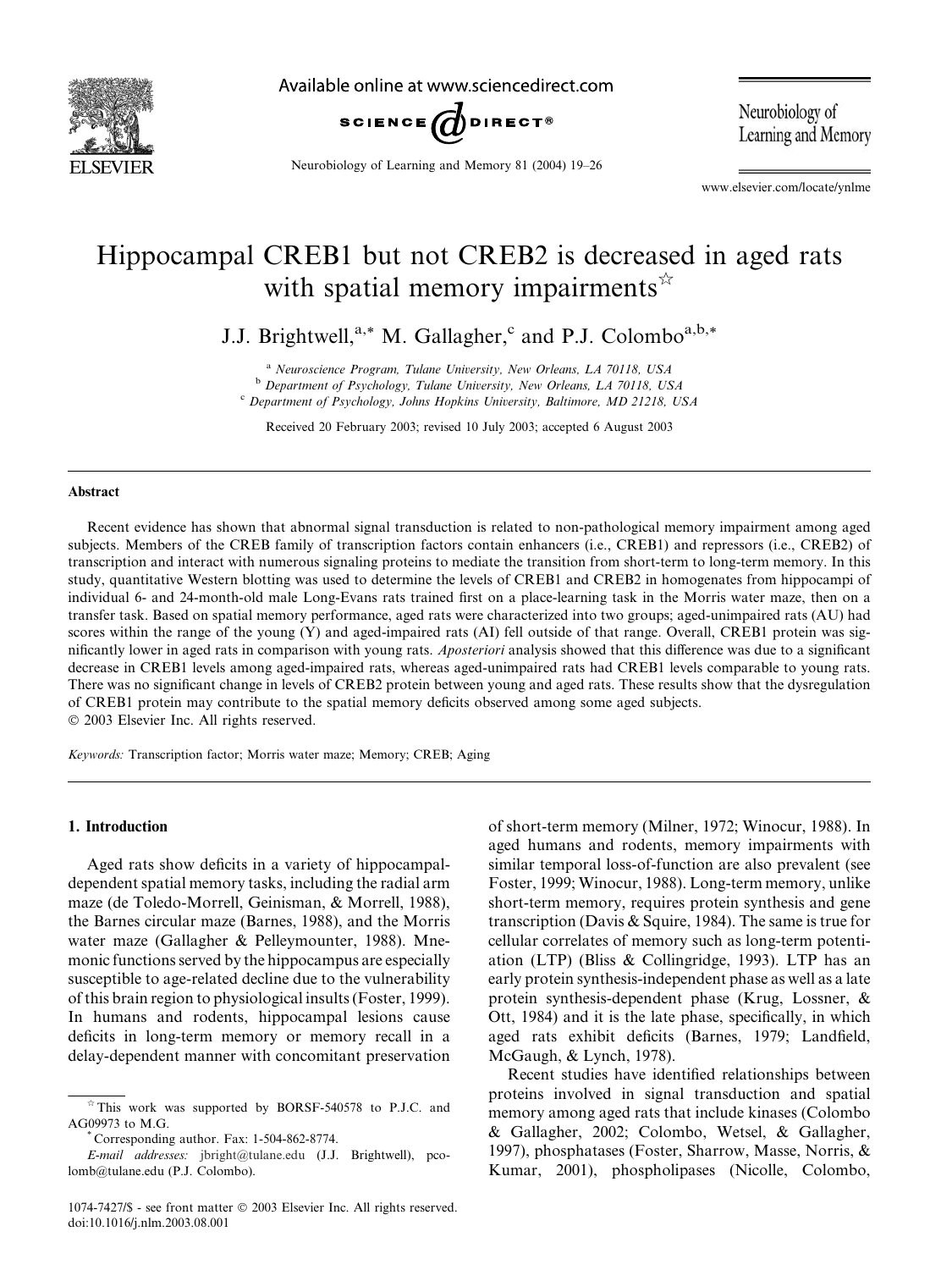Gallagher, & McKinney, 1999), and immediate early genes (Lanahan, Lyford, Stevenson, Worley, & Barnes, 1997; Yau, Olsson, Morris, Noble, & Seckl, 1996). It is thus likely that dysregulation in the expression or function of signal transduction molecules in hippocampal neurons is responsible for memory deficits among some aged subjects. Alterations in the levels or function of transcription factors may play important roles in agerelated memory impairment due to the requirement for protein-synthesis in long-term memory formation.

Members of the cAMP-response element binding protein (CREB) family of transcription factors have been implicated in the formation of both long-term memory (Bartsch et al., 1995; Bourtchuladze et al., 1994; Dash, Hochner, & Kandel, 1990; Impey et al., 1998; Yin et al., 1994) and late-phase LTP (Impey et al., 1996; Schulz, Siemer, Krug, & Höllt, 1999). CREB is a constitutive transcription factor from a family of genes that share similar structural domains (i.e., basic region and leucine zipper) and contain both activators and repressors. CREB (referred to here as CREB1) is an activator of transcription, whereas CREB2 (also known as ATF4, mATF4, C/ATF, TAXREB67, and mTR67, for review see Hai & Hartman, 2001) has been shown to be both a transcriptional activator (Liang & Hai, 1997) as well as a transcriptional repressor (Karpinski, Morle, Huggenvik, Uhler, & Leiden, 1992).

CREB1 $\alpha/\Delta$  (CREB  $\alpha$  and  $\Delta$  are two isoforms of the CREB1 gene generated by alternative splicing) knockout mice reportedly show deficits in both spatial memory and protein synthesis-dependent late-LTP in the hippocampus (Bourtchuladze et al., 1994). In contrast, Graves, Dalvi, Lucki, Blendy, and Abel (2002) reported that  $CREB1\alpha/\Delta$  mutant mice had normal spatial learning in the water maze. Gass et al. (1998), however, reported that CREB comp mice, in which the  $\beta$  isoform of CREB was disrupted in addition to the  $\alpha$  and  $\Delta$  isoforms, were impaired in water maze learning but exhibited intact hippocampal LTP. They suggest the deficit in water maze learning resulted from an inability to switch search strategies rather than a specific spatial memory deficit. In rodents, specific and temporally controlled inhibition of hippocampal CREB1 using antisense administration impairs long-term but not short-term spatial memory for the Morris water maze (Guzowski & McGaugh, 1997), whereas augmenting CREB1 levels in the basolateral amygdala through viral vector transfer specifically facilitates long-term memory for fear conditioning after a training regimen designed to produce only short-term memory (Josselyn et al., 2001).

The relationship between CREB2 and memory has been studied in non-mammalian systems only. An Aplysia homologue of CREB2, ApCREB2, was shown to inhibit CREB-mediated transcription in F9 cells. It was subsequently shown that antibodies to ApCREB2 were able to transform short-term facilitation into long-term facilitation (Bartsch et al., 1995), a state similar to mammalian long-term memory formation in that it requires both transcription and translation (Montarolo et al., 1986). It is not known, however, if CREB1 and CREB2 play similar opposing roles in mammalian long-term memory formation.

Investigation of the role of CREB in age-related memory impairment has begun only recently. Aged rats display decreased hippocampal CREB1–DNA binding (Asanuma et al., 1996). Foster et al. (2001) reported decreased phosphorylated CREB in the hippocampus of aged rats in comparison with young adult rats, whereas basal CREB1 levels did not differ between the two groups. In those studies, however, the relationship between basal CREB1 levels and memory among aged rats was not examined. Since aged rats exhibit a wide range of individual variability in mnemonic function, the current study examined the levels of hippocampal CREB1 and CREB2 among individual young and aged rats after spatial memory training.

### 2. Materials and methods

## 2.1. Subjects

Three- and 9-month-old male Long-Evans rats were obtained from Charles River Laboratories, Raleigh, NC. The rats were housed individually at Johns Hopkins University in wire mesh cages in a temperaturecontrolled room  $(25^{\circ}C)$  under a 12 h light  $(7 \text{ AM} -$ 7 PM)/dark cycle with ad libitum access to food and water. The place-learning task was conducted when the rats were 6- and 24-months old, respectively. One week following place training, the animals were shipped to Tulane University and housed under identical conditions. The rats were allowed to acclimate for one additional week before transfer training took place. All rats were screened at the time of sacrifice for viral antibodies and necropsies. Three aged rats were excluded from both the behavioral and biochemical analyses due to the presence of pituitary tumors. The remainder tested negative for viral antibodies.

#### 2.2. Behavioral testing

#### 2.2.1. Place learning

The rats were trained to find a fixed, hidden platform in a water maze (diameter  $1.83 \text{ m} \times \text{height}$  0.58 m) enclosed by a black curtain with cues attached to the inside. The pool water was clouded with  $\sim$ 250 ml white tempera paint and maintained at  $27^{\circ}$ C. A white platform (34.5 cm high) was located 1 cm below the water surface. The rats received three trials/day for eight days. For each trial the rat was placed in one of four random start locations and allowed 90 s to find the platform. If the rat